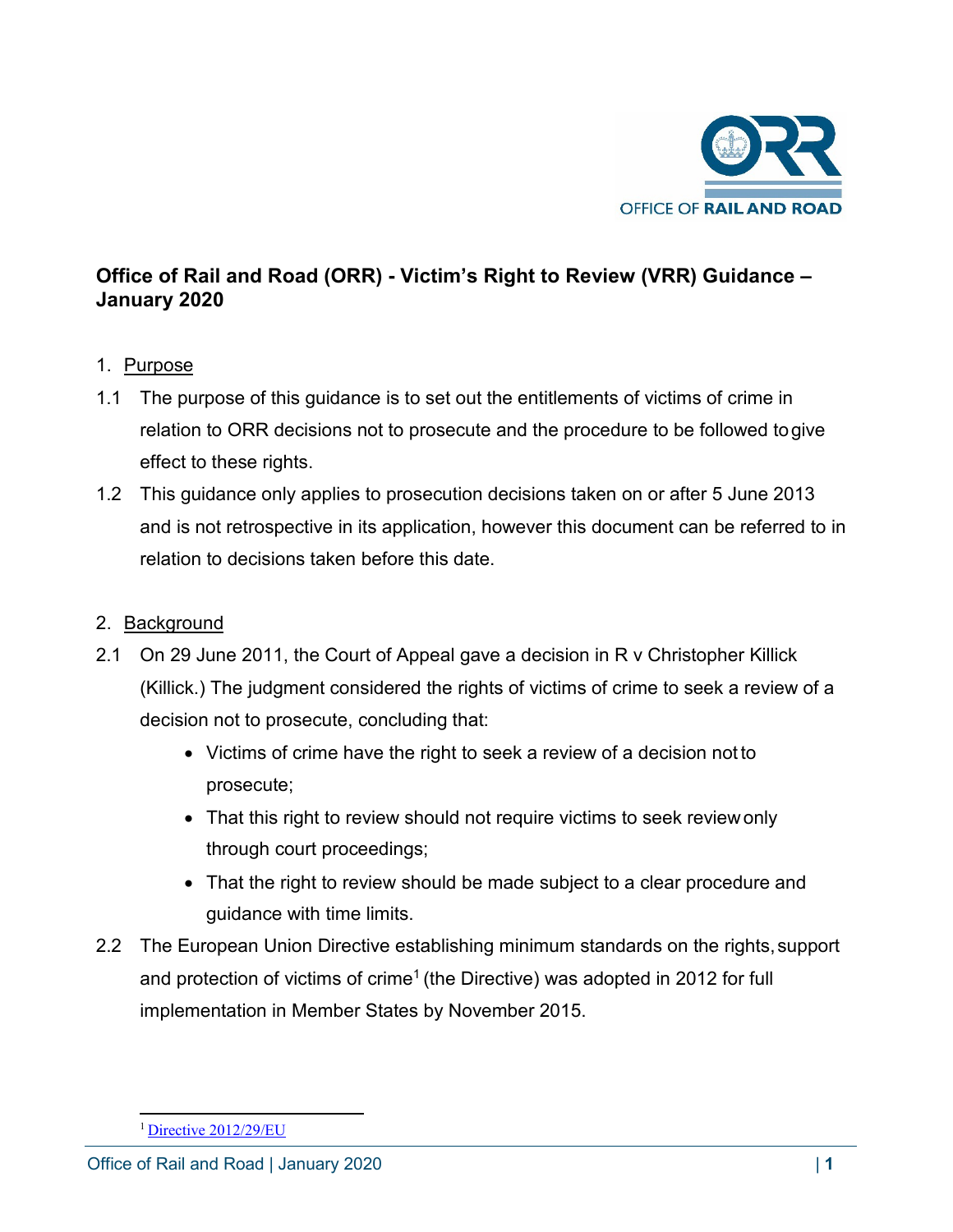- 2.3 Article 11 of the Directive provides that a victim has the right to seek a review of a decision not to prosecute and that they must be notified and given sufficient information about this right so they can make an informed decision.
- 2.4 As of October 2015, ORR has been included as an authority that must provide services to victims of crime, including a VRR scheme, in the Ministry of Justice's Victims' Code[.2](#page-1-0)
- 2.5 In light of the above developments, ORR has produced this VRR guidance to give effect to the principles in Killick, the Directive and the victim's code. This guidance is based upon the CPS's VRR scheme, but has been adapted to suit the different powers and operations of ORR.

### 3. Meaning of "Victim"

3.1 The Directive defines a victim as follows:

*"(i) a natural person who has suffered harm, including physical, mental or emotional harm or economic loss which was directly caused by a criminal offence;*

*(ii) family members of a person whose was directly caused by a criminal offence and who have suffered harm as a result of that person's death."*

- 3.2 For ORR this could include, for example, persons who have been injured due tothe fault of a company who have committed an offence under the Health and Safety at Work etc. Act 1974 (HSWA.)
- 3.3 Also included in the definition of a victim are:
	- Parents and guardians where the main victim is a child or youth under 18; and
	- Businesses, providing they give a named point of contact.

#### 4. Qualifying decisions

4.1 The CPS' VRR scheme only applies to their decisions not to prosecute, and doesnot apply to the decisions made by the police. However, ORR's HM Inspectorate of Railways is given the power by HSWA to conduct their own hearings in the Magistrates' Courts. Therefore, all prosecution decisions are made initially by an

<span id="page-1-0"></span>[<sup>2</sup> The Victim's Code](https://www.gov.uk/government/publications/the-code-of-practice-for-victims-of-crime)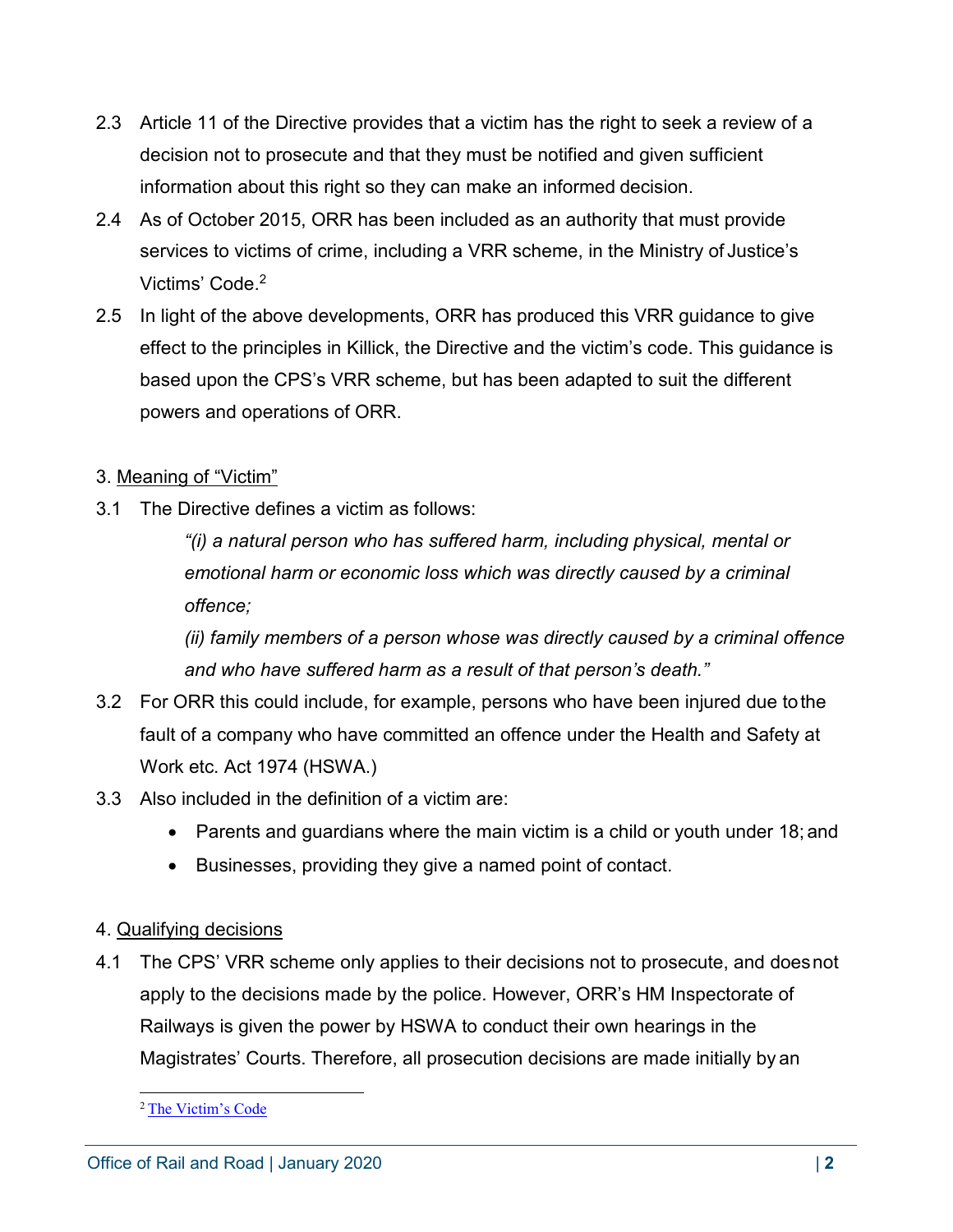independent Principal Inspector. Where appropriate, the prosecution decision will then be referred to ORR's prosecuting lawyers. As such, ORR's VRR scheme will apply to decisions made by its Principal Inspectors and prosecuting lawyers.

- 4.2 A right to request a review will arise where a Principal Inspector and/or aprosecuting lawyer:
	- Make a decision not to prosecute (i.e. at the post-investigation stage);
	- Decides to discontinue all charges involving the victim, thereby ending all proceedings relating to them;
	- Offer no evidence in all proceedings involving the victim; or
	- Decides to leave all charges in the proceedings to "lie on file."
- 4.3 Cases do **not** fall within the scope of ORR's VRR scheme where:
	- the qualifying decision was made prior to 5 June 2013;
	- ORR has exercised its discretion not to investigate, or not to investigateany further, an incident and the decision has not been referred to a Principal Inspector or prosecuting lawyer for formal approval;
	- Charges are brought in respect of some, but not all, allegations orpossible suspects;
	- A single charge or charges are discontinued, but another charge or charges relating to the victim remain;
	- Proceedings against one (or more) defendant(s) are discontinued but proceedings against another defendant(s), which relate to the victim, continue;
	- A single charge, or charges, is substantially altered but the proceedings relating to the victim continue;
	- Some, but not all, charges are left to lie on the file;
	- The victim requests that proceedings be stopped or withdraws support for the prosecution and a decision is therefore taken not to charge/continue with proceedings.
- 4.4 Cases which do not come under the definition of a qualified decision will be dealt with through our normal complaints [process.](http://orr.gov.uk/info-for-passengers/complaints)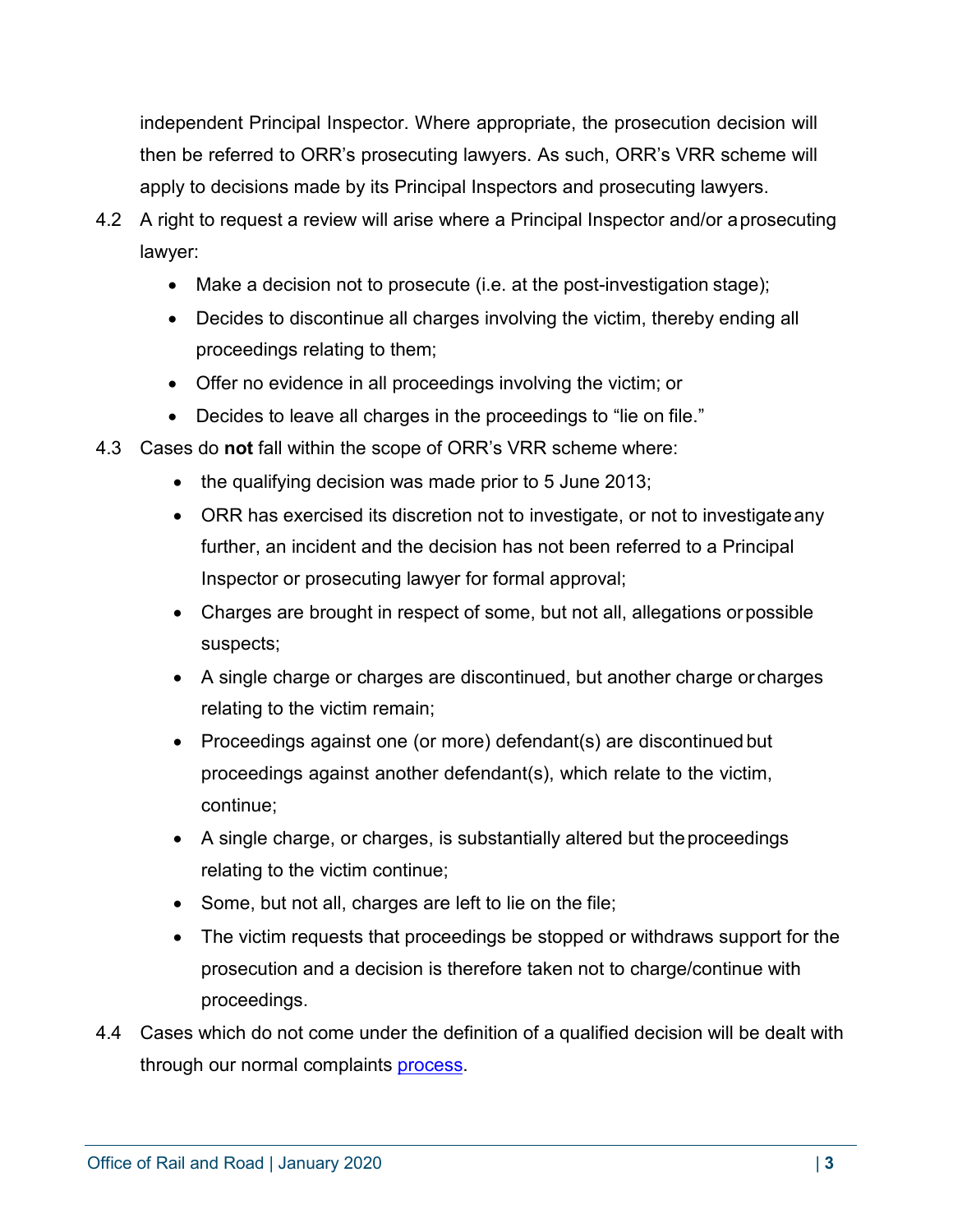# 5. How can victims exercise their right to review?

- 5.1 Victims will be provided with sufficient information about the VRR scheme when a qualifying decision is made, and the process involved should they wish to make a request for review. This will be done in writing by the lead inspector when the prosecution decision is communicated.
- 5.2 The information will include the following:
	- The decision that has been made;
	- Brief reasons for the decision, e.g. whether it was on evidential orpublic interest grounds;
	- How to find out more information about the decision;
	- Details of the VRR scheme and timescales:
	- Where appropriate, details on any time bars affecting timescales (i.e. where the offence involved is summary only.)
- 5.3 A victim who wishes to have a qualifying decision reviewed will just need to communicate this wish to ORR.
- 5.4 Victims will be informed that they have 14 days in which to make the request for a review. However, a request can be made up to three months after communication of the decision. Any requests received after the three month period will only be allowed in exceptional circumstances, taking into account the facts of the individual case.

### 6. What is the process for reviewing a decision?

6.1 Once a victim has notified ORR of their request for a review, the matter will be allocated by one of the Central Investigation Prosecution Team within 5working days. The person who will conduct the review will depend upon who made the qualifying decision, as follows:

| <b>Qualifying decision</b><br>maker | <b>Reviewer</b>                                                                 |
|-------------------------------------|---------------------------------------------------------------------------------|
| <b>Principal Inspector</b>          | Another Principal Inspector not involved in the original<br>decision            |
| <b>Prosecuting lawyer</b>           | Another Principal Inspector and lawyer not involved in the<br>original decision |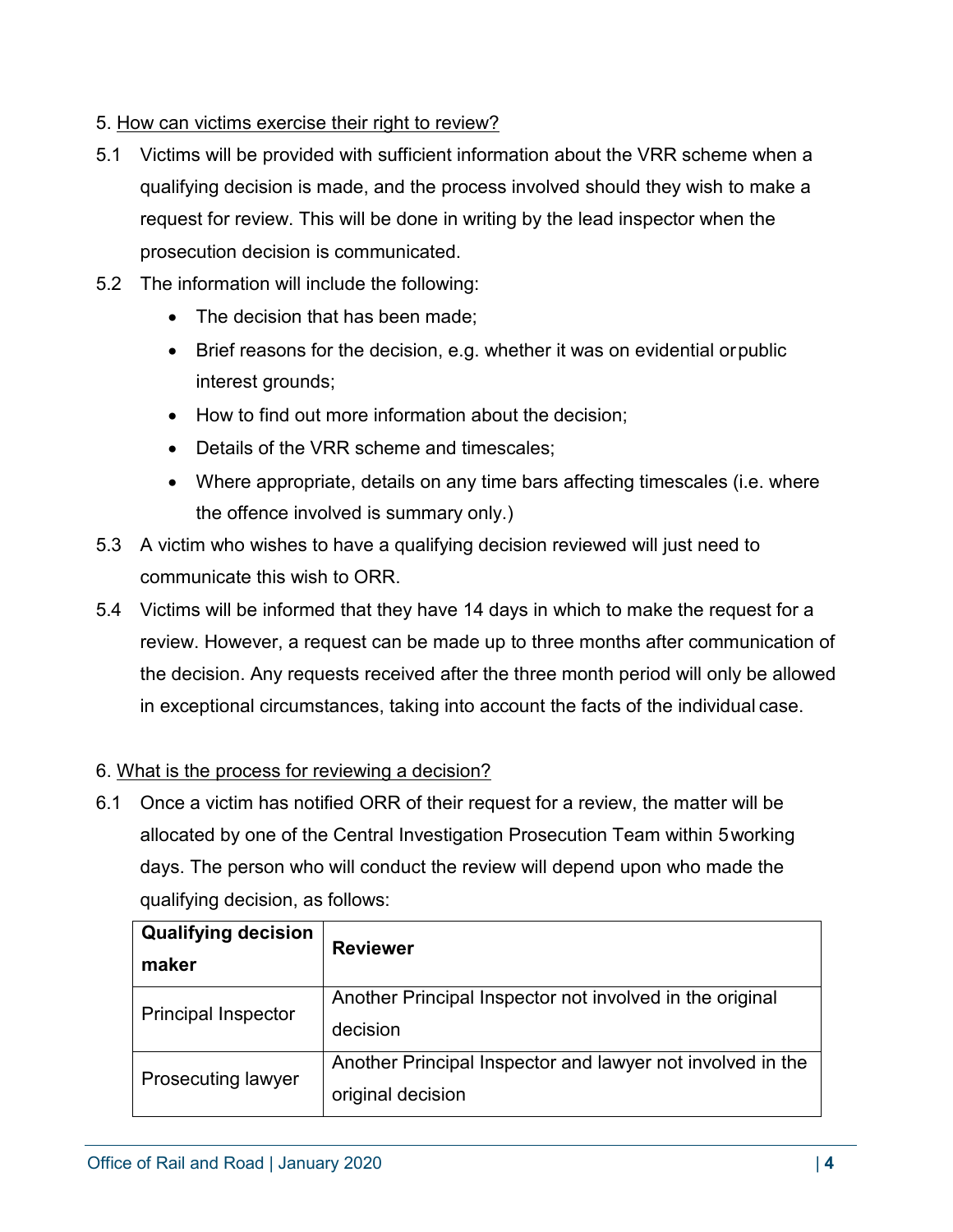- 6.2 The reviewer will look again at the decision taken, the investigation report and all of the available evidence and will conduct a fresh and independent review of case. This will be done within 15 working days, however in instances where the case is particularly complex or involves vast amounts of material, this deadline can be extended to 30 working days. Any extended period needed for a review, along with the reasons why, will be communicated to the victim.
- 6.3 In certain circumstances, for example where cases are very complex or at the request of the victim, we may instruct outside counsel to provide a review of the evidence. The decision on whether to instruct outside counsel will be done on a case by case basis.
- 6.4 A review may result in the decision being overturned. If this is the case, then appropriate action will be taken to put that decision into effect, i.e.instigating proceedings at the Magistrates' Court.
- 6.5 A review may result in the original decision being upheld. In such instances the reviewer will look at the original explanation that the victim received to see if it was sufficient. The reviewer will communicate his decision to the victim and the reasons, providing any further explanation and/or information which could assist the victim in understanding the decision that has been made.
- 6.6 ORR will aim to communicate its decision within 5 working days after completionof the review.
- 6.7 In instances where the offence in question is time barred (i.e. summary only offences,) any review will be expedited accordingly. If the time bar has already expired when a review is received, then this will be communicated to the victim, however a review will still take place.
- 6.8 Suspects or defendants will not be informed of a victim's request for a reviewunder this scheme, unless following a review a decision is overturned. Suspects and defendants will however be informed in general terms about this VRR scheme and that a decision not to prosecute may subsequently be overturned.